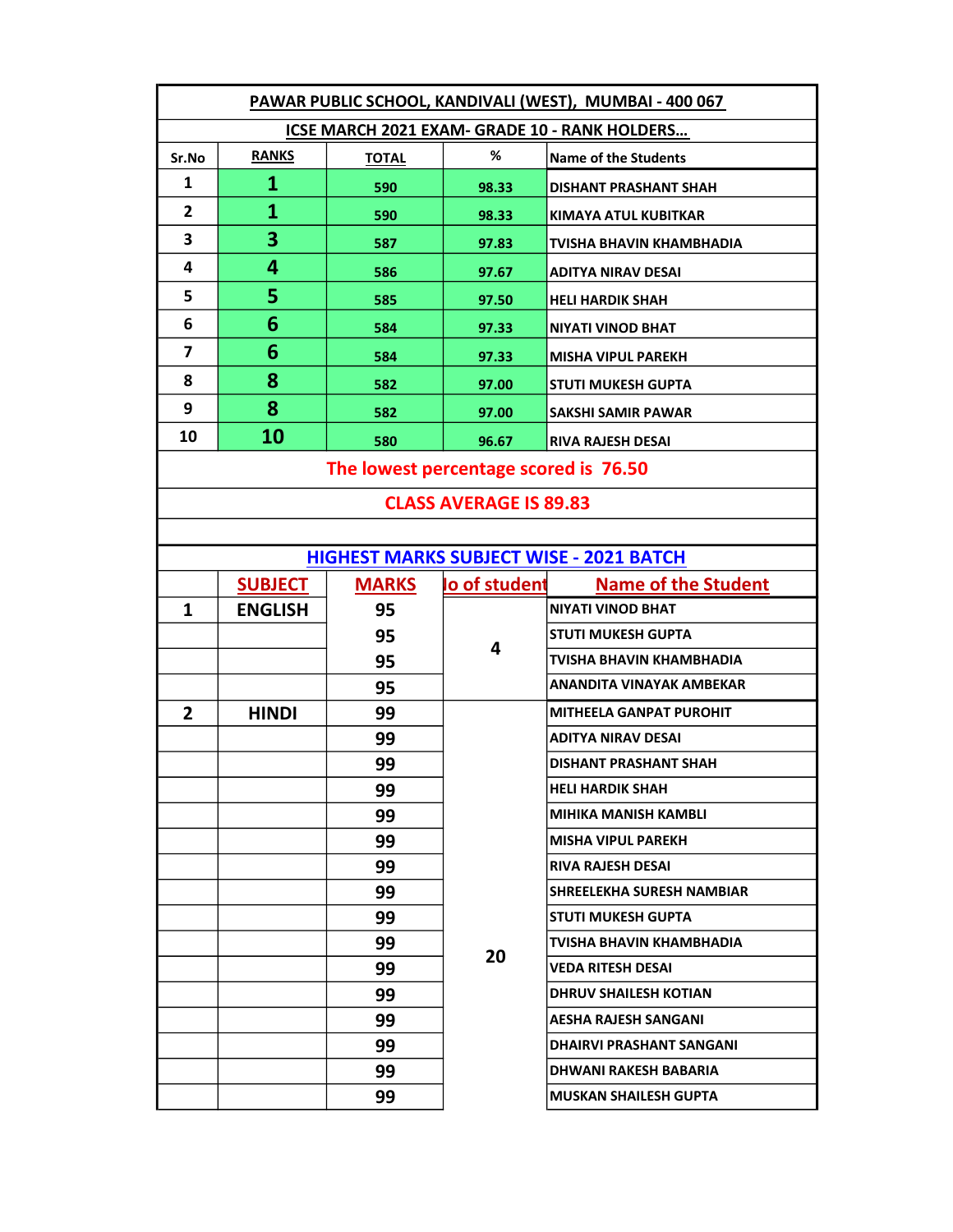|   |                 | 99  |                | <b>SAKSHI SAMIR PAWAR</b>       |
|---|-----------------|-----|----------------|---------------------------------|
|   |                 | 99  |                | DISHITA UDAYKUMAR KUNDER        |
|   |                 | 99  |                | KIMAYA ATUL KUBITKAR            |
|   |                 | 99  |                | <b>DARSHAN HITEN VORA</b>       |
| 3 | <b>MARATHI</b>  | 99  |                | SAI NILESH BELGAONKAR           |
|   |                 | 99  |                | <b>VAIBHAVI VIVEK</b>           |
|   |                 | 99  |                | <b>ANISH ANAND GOKHALE</b>      |
|   |                 | 99  | 6              | <b>VIRAJ PRAMOD TORADMAL</b>    |
|   |                 | 99  |                | ANANDITA VINAYAK AMBEKAR        |
|   |                 | 99  |                | <b>ATHARV SACHIN SAWANT</b>     |
| 4 | HIST/GEOG       | 100 | $\overline{2}$ | <b>NIYATI VINOD BHAT</b>        |
|   |                 | 100 |                | TVISHA BHAVIN KHAMBHADIA        |
| 5 | <b>MATHS</b>    | 100 |                | <b>NIYATI VINOD BHAT</b>        |
|   |                 | 100 |                | <b>DISHANT PRASHANT SHAH</b>    |
|   |                 | 100 |                | <b>HELI HARDIK SHAH</b>         |
|   |                 | 100 | 8              | <b>MISHA VIPUL PAREKH</b>       |
|   |                 | 100 |                | <b>RIVA RAJESH DESAI</b>        |
|   |                 | 100 |                | TVISHA BHAVIN KHAMBHADIA        |
|   |                 | 100 |                | <b>ARCHIT DEVANG BHUTA</b>      |
|   |                 | 100 |                | NEERAJA KAMLESH SHAH            |
| 6 | <b>SCIENCE</b>  | 97  | $\mathbf{1}$   | <b>NIYATI VINOD BHAT</b>        |
| 7 | <b>HOMESCI</b>  | 99  |                | <b>NIYATI VINOD BHAT</b>        |
|   |                 | 99  |                | <b>BHAVYAA BIPIN CHUDGAR</b>    |
|   |                 | 99  | 6              | <b>MIHIKA MANISH KAMBLI</b>     |
|   |                 | 99  |                | DHWANI RAKESH BABARIA           |
|   |                 | 99  |                | ANANDITA VINAYAK AMBEKAR        |
|   |                 | 99  |                | KIMAYA ATUL KUBITKAR            |
| 8 | PE              | 100 |                | <b>DISHANT PRASHANT SHAH</b>    |
|   |                 | 100 |                | <b>HELI HARDIK SHAH</b>         |
|   |                 | 100 |                | <b>MISHA VIPUL PAREKH</b>       |
|   |                 | 100 |                | <b>RIVA RAJESH DESAI</b>        |
|   |                 | 100 | 9              | <b>VATSAL JIGNESH RAVAL</b>     |
|   |                 | 100 |                | THWISHAA DEEPAK SHETTY          |
|   |                 | 100 |                | <b>AUM VIRENDRA MEHTA</b>       |
|   |                 | 100 |                | <b>HRYDAY JAYESH JAIN</b>       |
|   |                 | 100 |                | <b>DISHITA UDAYKUMAR KUNDER</b> |
| 9 | <b>COMP APP</b> | 100 |                | <b>ADITYA NIRAV DESAI</b>       |
|   |                 | 100 |                | <b>DAKSH SHAILESH KOTIAN</b>    |
|   |                 | 100 | 5              | <b>DHRUV SHAILESH KOTIAN</b>    |
|   |                 | 100 |                | <b>ARCHIT DEVANG BHUTA</b>      |